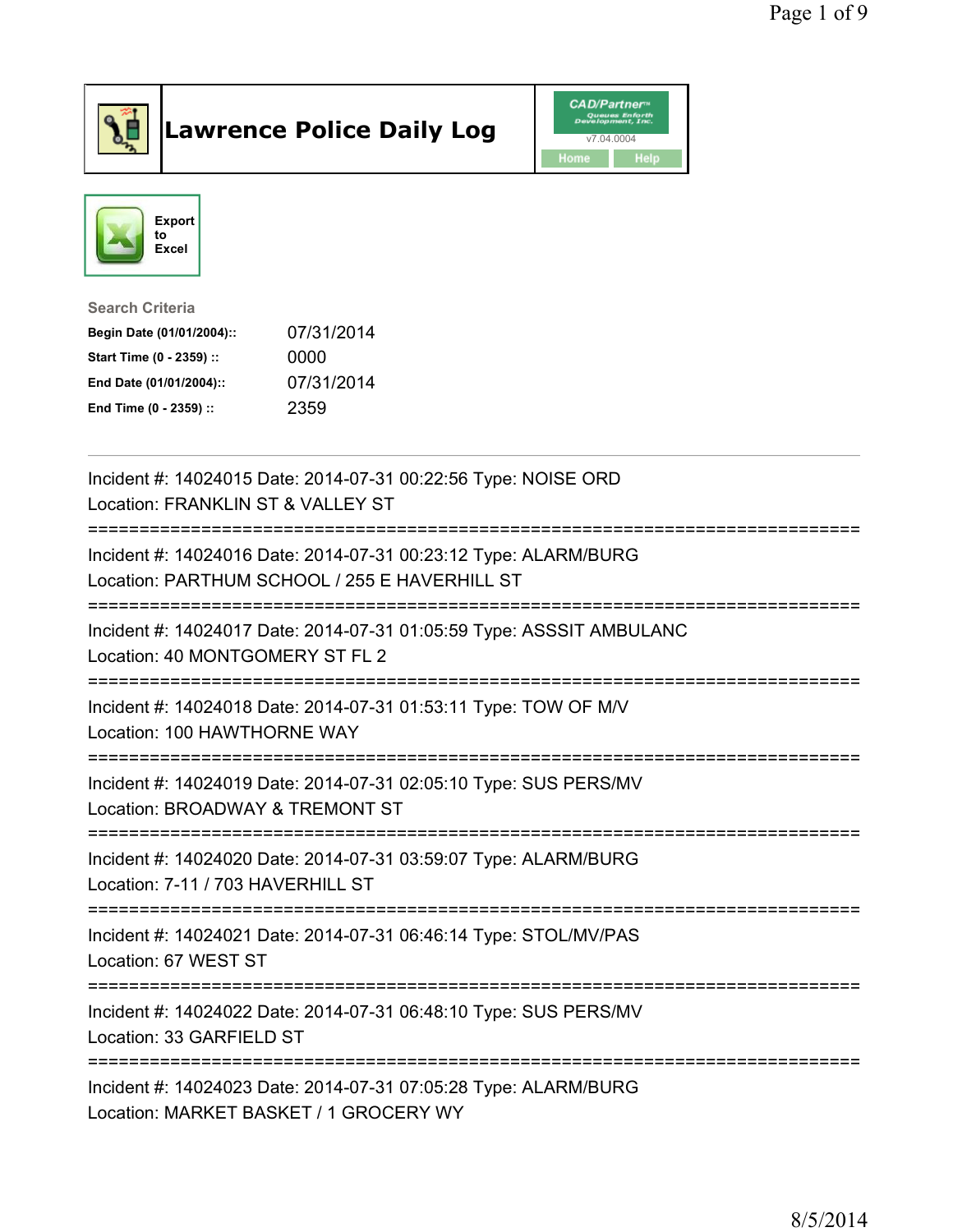=========================================================================== Incident #: 14024024 Date: 2014-07-31 07:17:36 Type: ALARM/BURG Location: NESC FEDERAL CREDIT UNION / 14 AMESBURY ST =========================================================================== Incident #: 14024025 Date: 2014-07-31 08:05:04 Type: ALARM/BURG Location: PROPERTY MGMT OF ANDOVER / 439 S UNION ST =========================================================================== Incident #: 14024026 Date: 2014-07-31 08:15:51 Type: LOST PROPERTY Location: NORTHERN ESSEX COMMUNITY COLLE / 45 FRANKLIN ST =========================================================================== Incident #: 14024027 Date: 2014-07-31 09:03:57 Type: TOW OF M/V Location: 170 SPRUCE ST =========================================================================== Incident #: 14024028 Date: 2014-07-31 09:27:31 Type: DETAIL Location: MERRIMACK ST & PARKER ST =========================================================================== Incident #: 14024029 Date: 2014-07-31 09:34:43 Type: DRUG VIO Location: BURGER KING / 187 BROADWAY =========================================================================== Incident #: 14024030 Date: 2014-07-31 10:01:12 Type: AUTO ACC/NO PI Location: 1 GENERAL ST =========================================================================== Incident #: 14024031 Date: 2014-07-31 10:12:28 Type: 209A/SERVE Location: 100 BERKELEY ST =========================================================================== Incident #: 14024032 Date: 2014-07-31 10:15:07 Type: DETAIL Location: SARATOGA ST & STEARNS AV =========================================================================== Incident #: 14024033 Date: 2014-07-31 10:19:29 Type: 209A/SERVE Location: 196 BRUCE ST =========================================================================== Incident #: 14024034 Date: 2014-07-31 10:20:14 Type: AUTO ACC/UNK PI Location: APPLETON ST & METHUEN ST =========================================================================== Incident #: 14024035 Date: 2014-07-31 10:30:09 Type: THREATS Location: ESSEX ST & FRANKLIN =========================================================================== Incident #: 14024037 Date: 2014-07-31 10:33:03 Type: DETAIL Location: BELLEVUE ST & BICKNELL TER =========================================================================== Incident #: 14024036 Date: 2014-07-31 10:34:49 Type: DISTURBANCE Location: 10 MADLE CT EL ETH FL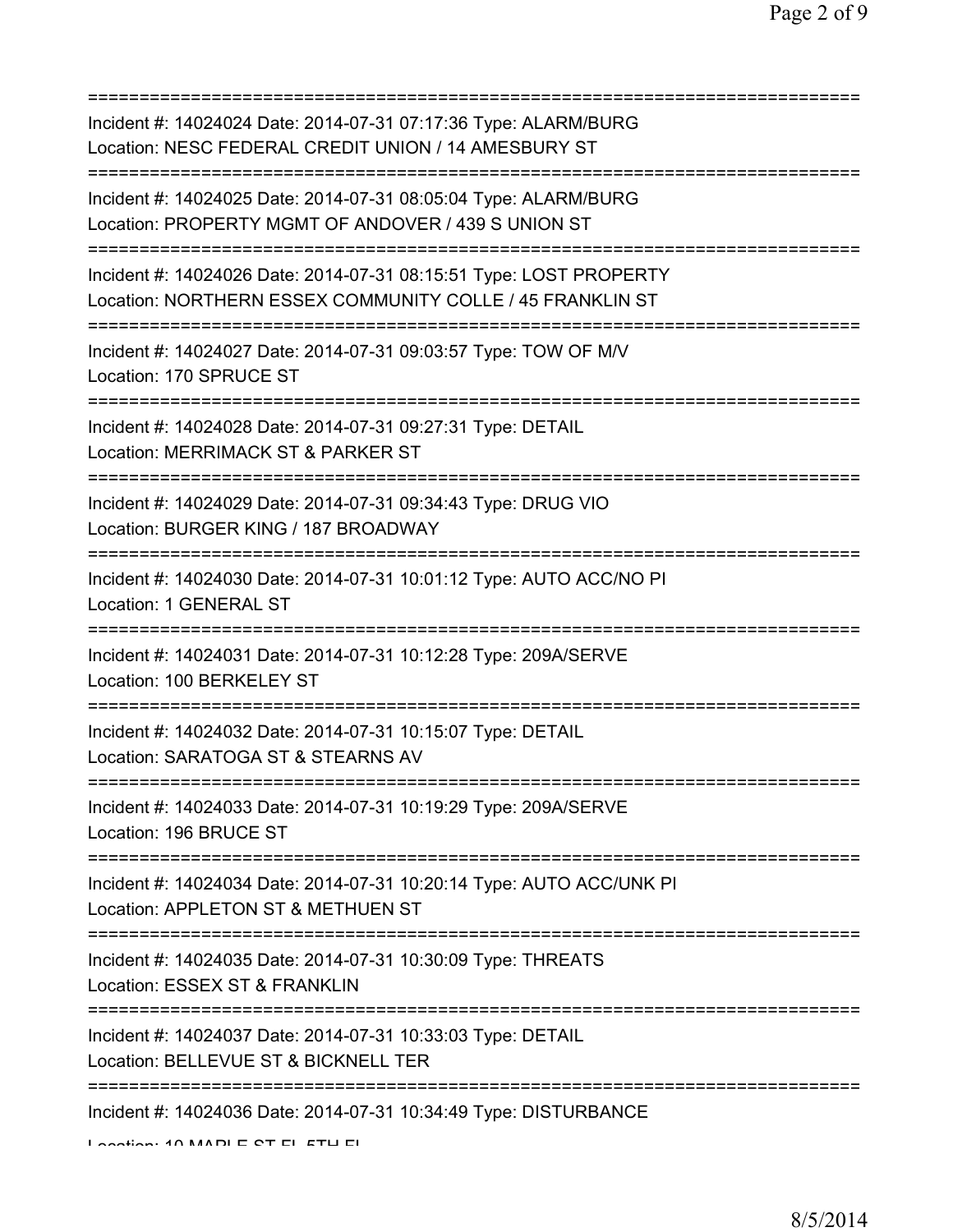| Incident #: 14024038 Date: 2014-07-31 10:41:35 Type: DETAIL<br>Location: ARLINGTON ST & SPRUCE ST<br>================================ |
|---------------------------------------------------------------------------------------------------------------------------------------|
| Incident #: 14024039 Date: 2014-07-31 10:53:43 Type: MAL DAMAGE<br>Location: 84 HAVERHILL ST #APT2<br>==========================      |
| Incident #: 14024040 Date: 2014-07-31 11:14:33 Type: AUTO ACC/PI<br>Location: CROSS ST & FRANKLIN ST                                  |
| Incident #: 14024041 Date: 2014-07-31 11:16:04 Type: 209A/VIOLATION<br>Location: 77 BAILEY ST                                         |
| Incident #: 14024042 Date: 2014-07-31 11:22:31 Type: M/V STOP<br>Location: CROSBY ST & S BROADWAY<br>;======================          |
| Incident #: 14024043 Date: 2014-07-31 11:30:02 Type: M/V STOP<br>Location: S BROADWAY & SHAW ST                                       |
| Incident #: 14024044 Date: 2014-07-31 11:45:23 Type: LIC PLATE STO<br>Location: 83 WARREN ST                                          |
| Incident #: 14024046 Date: 2014-07-31 11:59:11 Type: B&E/MV/PAST<br>Location: 36 KINGSTON ST                                          |
| Incident #: 14024045 Date: 2014-07-31 11:59:29 Type: INVESTIGATION<br>Location: 118 BYRON AV                                          |
| Incident #: 14024047 Date: 2014-07-31 12:02:54 Type: M/V STOP<br>Location: 350 S UNION ST                                             |
| Incident #: 14024048 Date: 2014-07-31 12:06:11 Type: RECOV/STOL/MV<br>Location: AMES ST & HUDSON AV                                   |
| Incident #: 14024049 Date: 2014-07-31 12:15:48 Type: HIT & RUN M/V<br>Location: HAMPSHIRE ST & HAVERHILL ST                           |
| Incident #: 14024050 Date: 2014-07-31 12:34:01 Type: DRUG VIO<br>Location: ANDOVER ST & FOSTER ST                                     |
| Incident #: 14024051 Date: 2014-07-31 12:36:53 Type: DRUG VIO                                                                         |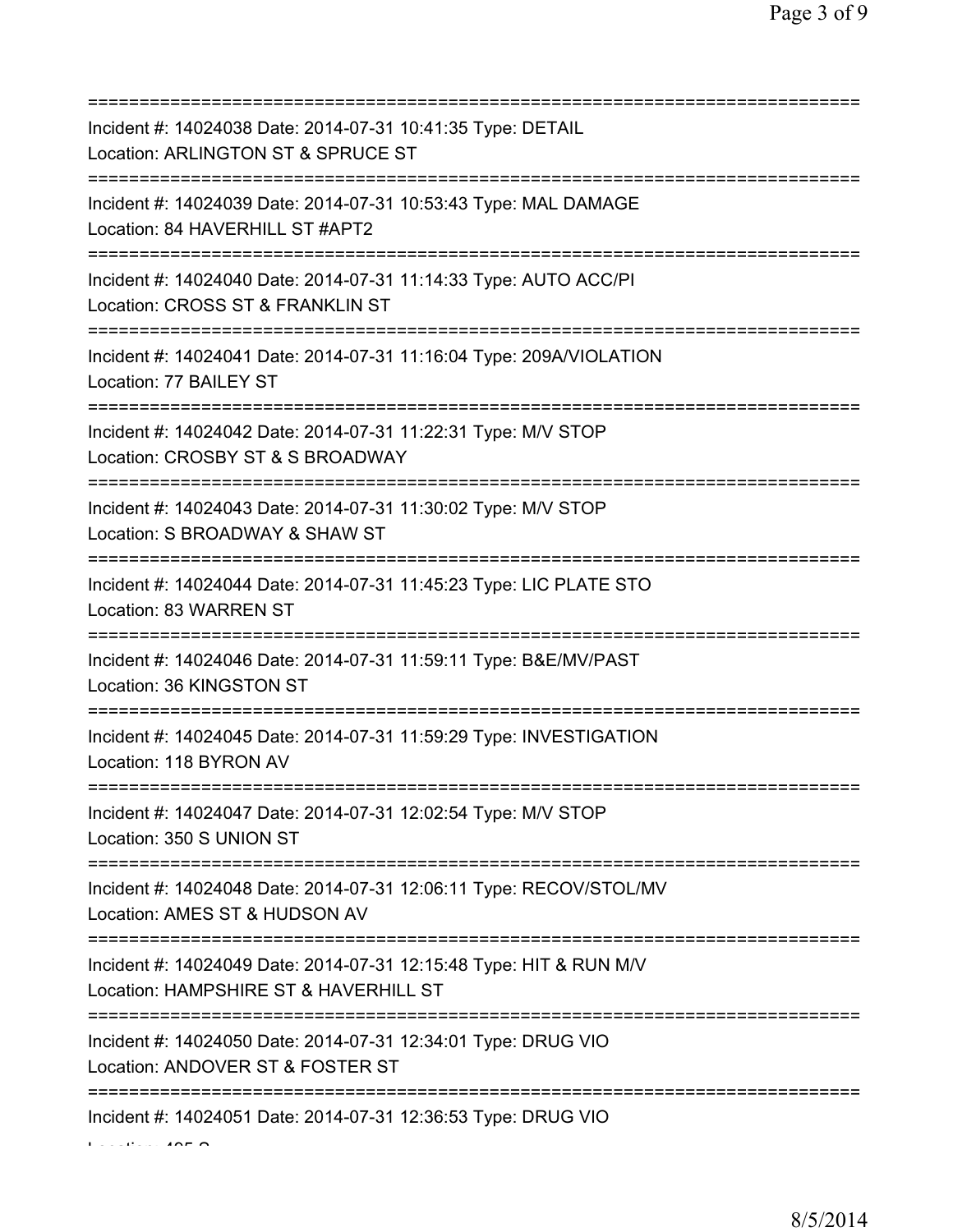| Incident #: 14024052 Date: 2014-07-31 12:39:37 Type: FRAUD<br>Location: 169 PARK ST                                                               |
|---------------------------------------------------------------------------------------------------------------------------------------------------|
| Incident #: 14024053 Date: 2014-07-31 12:44:50 Type: HIT & RUN PED<br>Location: LOWELL ST & OXFORD ST                                             |
| ============================<br>Incident #: 14024054 Date: 2014-07-31 13:12:21 Type: DISTURBANCE<br>Location: 582 HAVERHILL ST                    |
| Incident #: 14024055 Date: 2014-07-31 13:21:12 Type: ALARM/BURG<br>Location: KIM RESD / 20 LYNN ST                                                |
| Incident #: 14024056 Date: 2014-07-31 13:25:12 Type: INVESTIGATION<br>Location: 118 BYRON AV                                                      |
| Incident #: 14024057 Date: 2014-07-31 13:45:43 Type: PARK & WALK<br>Location: COMMON ST                                                           |
| Incident #: 14024058 Date: 2014-07-31 13:48:15 Type: ANIMAL COMPL<br>Location: 24 AMES ST                                                         |
| Incident #: 14024059 Date: 2014-07-31 13:56:39 Type: ANIMAL COMPL<br>Location: 94 HANCOCK ST                                                      |
| Incident #: 14024060 Date: 2014-07-31 14:02:10 Type: PARK & WALK<br>Location: RADIO SHACK / 67 WINTHROP AV                                        |
| Incident #: 14024061 Date: 2014-07-31 14:10:48 Type: AUTO ACC/NO PI<br>Location: WINTHROP AV & N ANDOVER MALL                                     |
| Incident #: 14024062 Date: 2014-07-31 14:20:54 Type: B&E/PAST<br>Location: 14 WELLS ST                                                            |
| ===================================<br>Incident #: 14024063 Date: 2014-07-31 14:42:39 Type: MEDIC SUPPORT<br>Location: 103 BUNKERHILL ST          |
| =====================================<br>Incident #: 14024064 Date: 2014-07-31 14:48:41 Type: DRUG VIO<br>Location: CVS PHARMACY / 205 S BROADWAY |
| Incident #: 14024065 Date: 2014-07-31 14:54:20 Type: ALARM/HOLD                                                                                   |

Location: LAW GENERAL HOSP / 1 CANAL ST #SUITE 202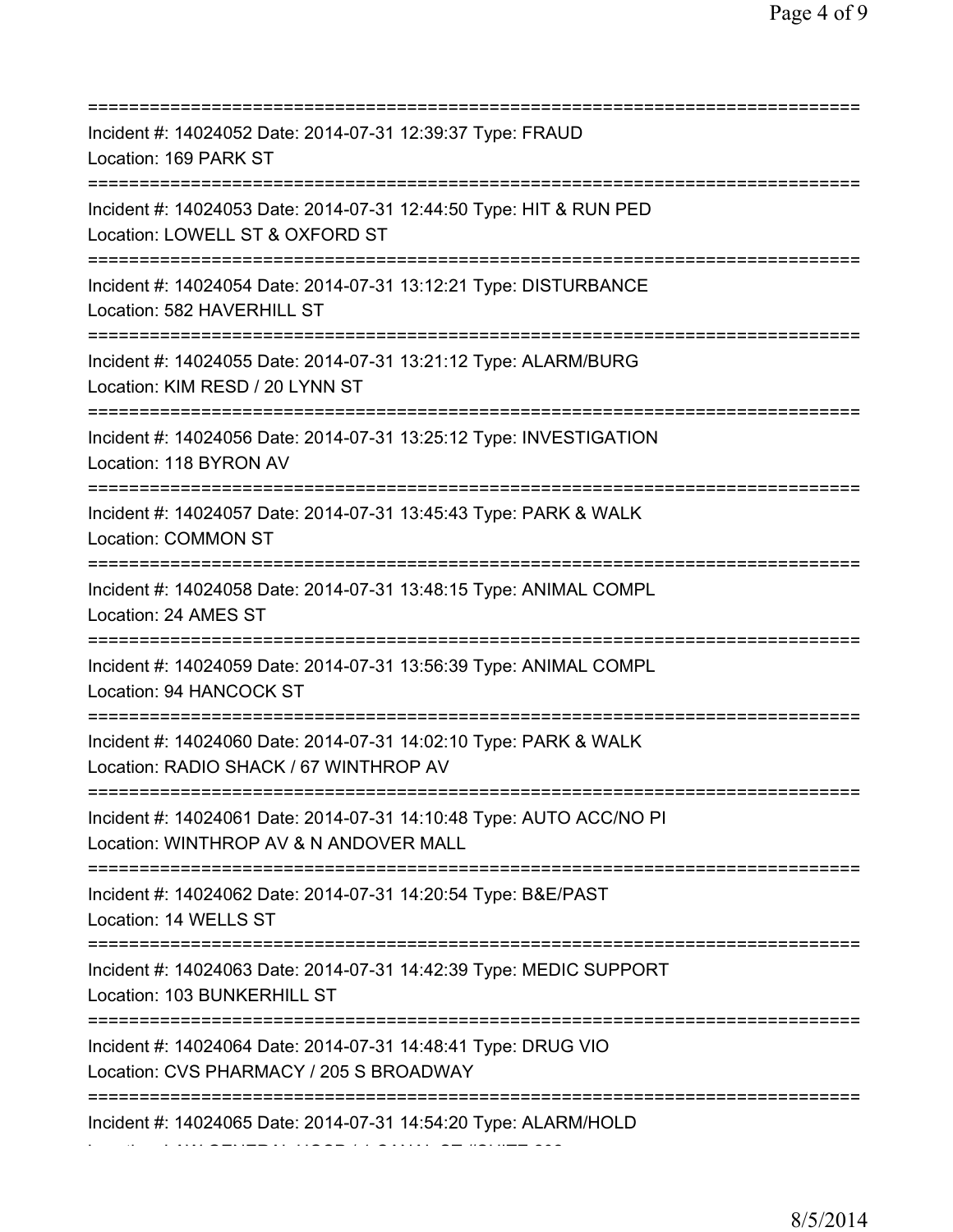=========================================================================== Incident #: 14024066 Date: 2014-07-31 14:59:42 Type: MAN DOWN Location: FRANKLIN ST & TREMONT ST =========================================================================== Incident #: 14024067 Date: 2014-07-31 15:05:59 Type: SUS PERS/MV Location: 4 CABOT RD =========================================================================== Incident #: 14024068 Date: 2014-07-31 15:19:49 Type: 209A/SERVE Location: 100 BAILEY ST FL 2 =========================================================================== Incident #: 14024069 Date: 2014-07-31 15:27:28 Type: M/V STOP Location: RT114 =========================================================================== Incident #: 14024070 Date: 2014-07-31 15:31:20 Type: SUS PERS/MV Location: MCDONALDS / 50 BROADWAY =========================================================================== Incident #: 14024071 Date: 2014-07-31 15:33:24 Type: B&E/MV/PAST Location: 80 AMHERST ST =========================================================================== Incident #: 14024072 Date: 2014-07-31 15:42:31 Type: HIT & RUN M/V Location: GULF STATION / 325 WINTHROP AV =========================================================================== Incident #: 14024073 Date: 2014-07-31 15:44:54 Type: COURT DOC SERVE Location: 163 PARK ST =========================================================================== Incident #: 14024074 Date: 2014-07-31 15:49:01 Type: HIT & RUN M/V Location: SUBWAY / 160 WINTHROP AV =========================================================================== Incident #: 14024075 Date: 2014-07-31 15:55:28 Type: AUTO ACC/NO PI Location: TEDESCHI / 208 S BROADWAY =========================================================================== Incident #: 14024076 Date: 2014-07-31 16:07:33 Type: MAL DAMAGE Location: 67 MANCHESTER ST =========================================================================== Incident #: 14024077 Date: 2014-07-31 16:23:03 Type: DISTURBANCE Location: 1 TREMONT ST #2 =========================================================================== Incident #: 14024078 Date: 2014-07-31 16:32:56 Type: AUTO ACC/NO PI Location: 102 SALEM ST =========================================================================== Incident #: 14024079 Date: 2014-07-31 16:45:24 Type: LARCENY/MV/PAST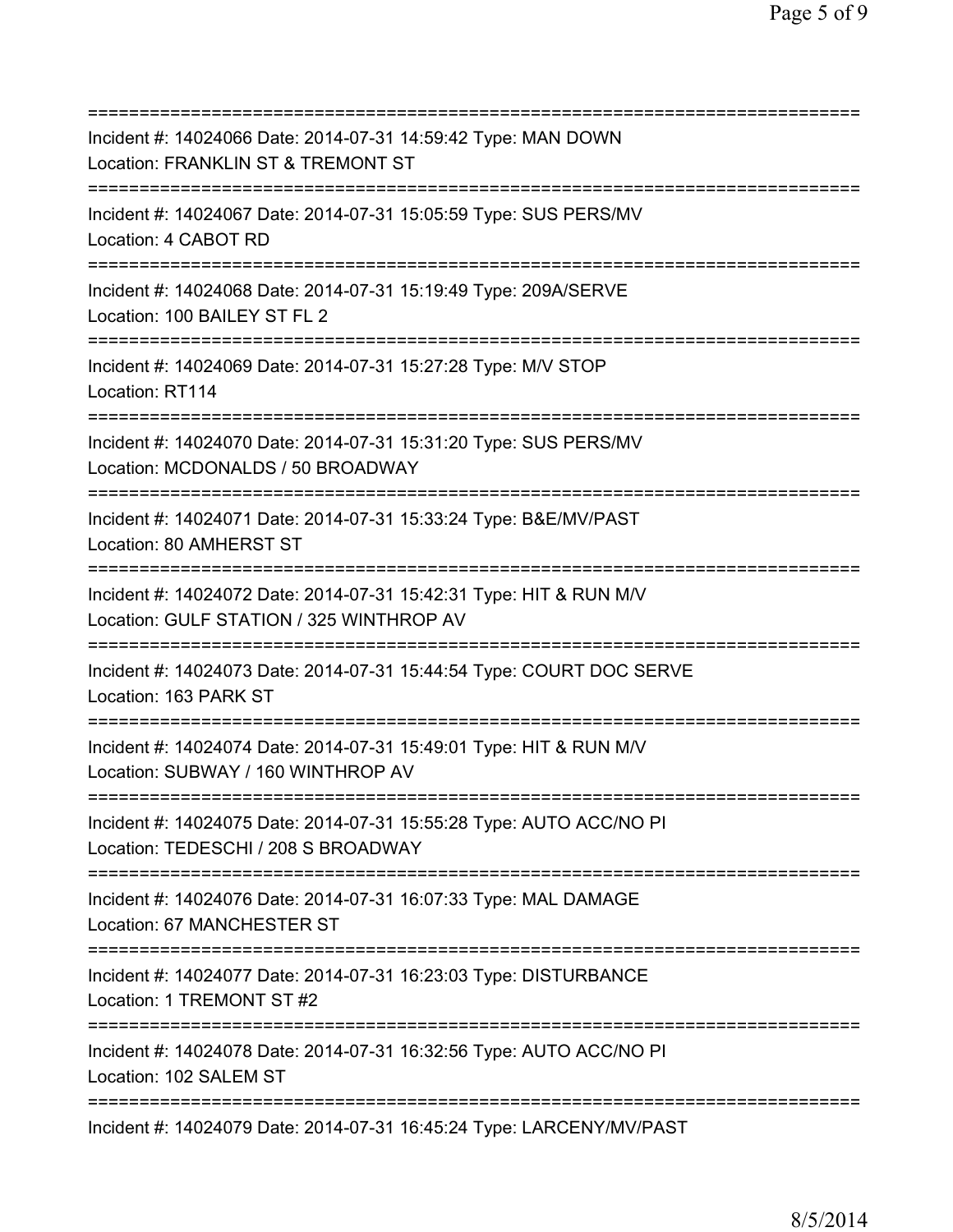| Incident #: 14024080 Date: 2014-07-31 16:50:14 Type: AMBULANCE ASSSI<br>Location: 18 BELLEVUE ST                                       |
|----------------------------------------------------------------------------------------------------------------------------------------|
| Incident #: 14024081 Date: 2014-07-31 16:50:52 Type: AUTO ACC/NO PI<br>Location: 303 HAVERHILL ST<br>================================= |
| Incident #: 14024082 Date: 2014-07-31 17:05:15 Type: FIGHT<br>Location: NORTH COMMON PARK / null                                       |
| Incident #: 14024083 Date: 2014-07-31 17:15:04 Type: ASSSIT OTHER PD<br>Location: 173 ABBOTT ST #1                                     |
| Incident #: 14024084 Date: 2014-07-31 17:21:58 Type: ALARM/BURG<br>Location: 5 NIGHTINGALE CT                                          |
| Incident #: 14024085 Date: 2014-07-31 17:27:35 Type: TOW OF M/V<br>Location: 63 MYRTLE ST<br>=====================================     |
| Incident #: 14024086 Date: 2014-07-31 17:33:45 Type: TOW OF M/V<br>Location: HAMPSHIRE ST & PARK ST                                    |
| Incident #: 14024087 Date: 2014-07-31 17:36:44 Type: BUILDING CHK<br>Location: 58 CROSBY ST                                            |
| Incident #: 14024088 Date: 2014-07-31 17:40:13 Type: AUTO ACC/NO PI<br>Location: PLYMOUTH ST & HAVERHILL ST                            |
| Incident #: 14024089 Date: 2014-07-31 18:05:42 Type: DOMESTIC/PAST<br>Location: 28 ALDER ST FL 3                                       |
| Incident #: 14024090 Date: 2014-07-31 18:09:46 Type: KEEP PEACE<br>Location: 20 MARSTON ST                                             |
| Incident #: 14024091 Date: 2014-07-31 18:34:02 Type: NOISE ORD<br><b>Location: ALDEN CT</b>                                            |
| Incident #: 14024092 Date: 2014-07-31 18:51:00 Type: NEIGHBOR PROB<br>Location: 48 SARATOGA ST FL 2                                    |
| Incident #: 14024093 Date: 2014-07-31 19:03:28 Type: DOMESTIC/PROG                                                                     |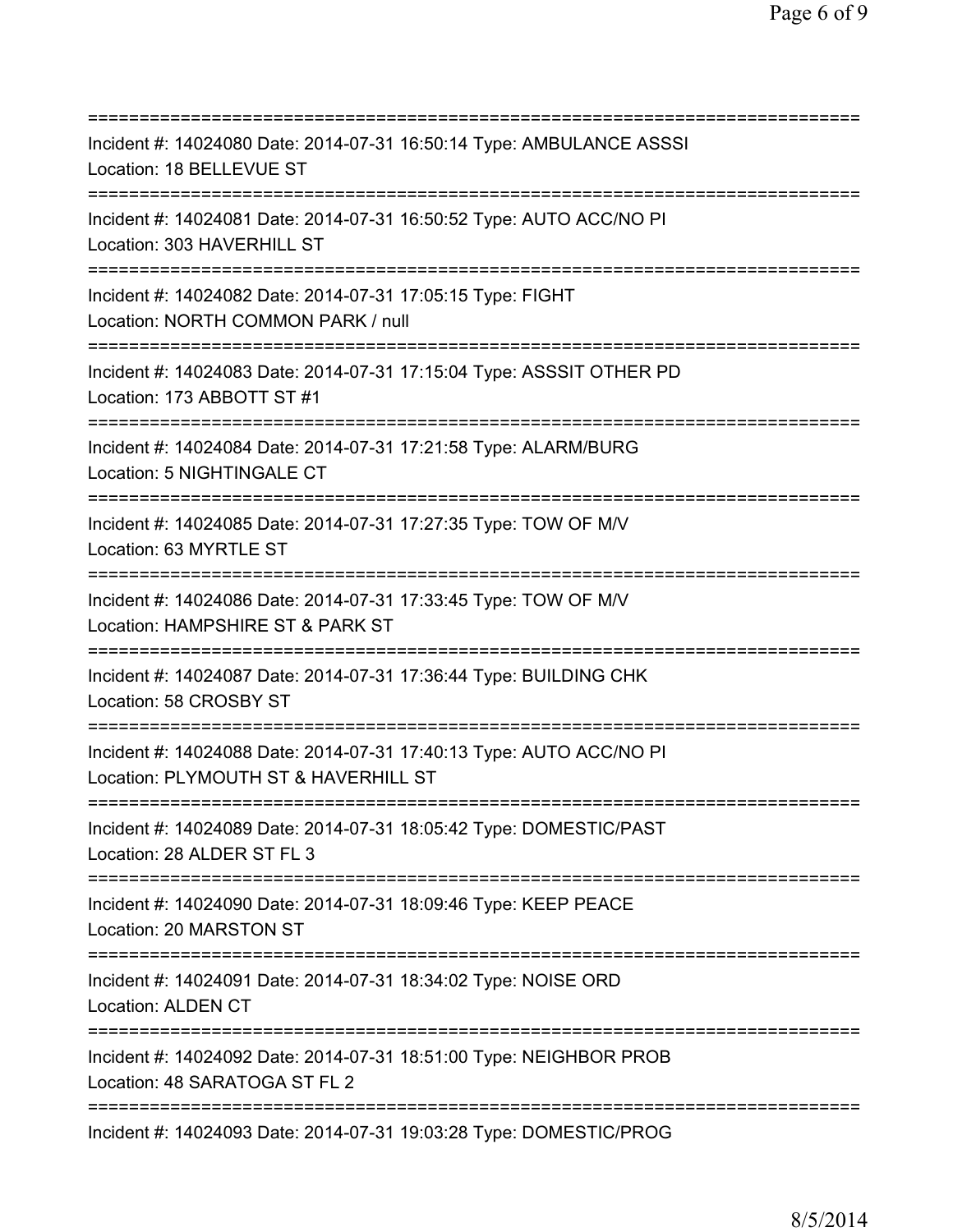| Location: 54 TENNEY ST FL 1                                                                                                               |
|-------------------------------------------------------------------------------------------------------------------------------------------|
| Incident #: 14024094 Date: 2014-07-31 19:07:21 Type: DISTURBANCE<br>Location: 20 MARSTON ST<br>======================================     |
| Incident #: 14024095 Date: 2014-07-31 19:20:16 Type: SUS PERS/MV<br>Location: 178 PARK ST                                                 |
| Incident #: 14024097 Date: 2014-07-31 19:20:34 Type: B&E/MV/PAST<br>Location: BROADWAY & TREMONT ST                                       |
| --------------<br>Incident #: 14024096 Date: 2014-07-31 19:22:56 Type: DISTURBANCE<br>Location: LAWRENCE BOYS + GIRLS CLUB / 136 WATER ST |
| Incident #: 14024098 Date: 2014-07-31 19:36:30 Type: HIT & RUN M/V<br>Location: ANDOVER ST & BLANCHARD ST                                 |
| Incident #: 14024099 Date: 2014-07-31 19:39:27 Type: DISTURBANCE<br>Location: 200 COMMON ST                                               |
| Incident #: 14024100 Date: 2014-07-31 19:40:41 Type: B&E/MV/PAST<br>Location: 80 AMHERST ST                                               |
| Incident #: 14024101 Date: 2014-07-31 19:42:11 Type: DOMESTIC/PROG<br>Location: LORENZO RD & MARIE LN                                     |
| Incident #: 14024103 Date: 2014-07-31 20:04:43 Type: HIT & RUN M/V<br>Location: LAWRENCE ST & MYRTLE ST                                   |
| Incident #: 14024102 Date: 2014-07-31 20:04:44 Type: NOISE ORD<br>Location: 120 EXCHANGE ST                                               |
| Incident #: 14024104 Date: 2014-07-31 20:37:00 Type: ALARM/BURG<br>Location: TECH-FLEX / 9 HAMPSHIRE ST                                   |
| Incident #: 14024105 Date: 2014-07-31 20:42:43 Type: LOCKOUT<br>Location: 16 BEACON ST #3 FL 1                                            |
| =============<br>Incident #: 14024106 Date: 2014-07-31 20:52:27 Type: M/V STOP<br>Location: ANDOVER ST & SHEPARD ST                       |
| Incident # 44004407 Deta: 0044 07 04 04:40:44 Tune: LADOENIV/DACT                                                                         |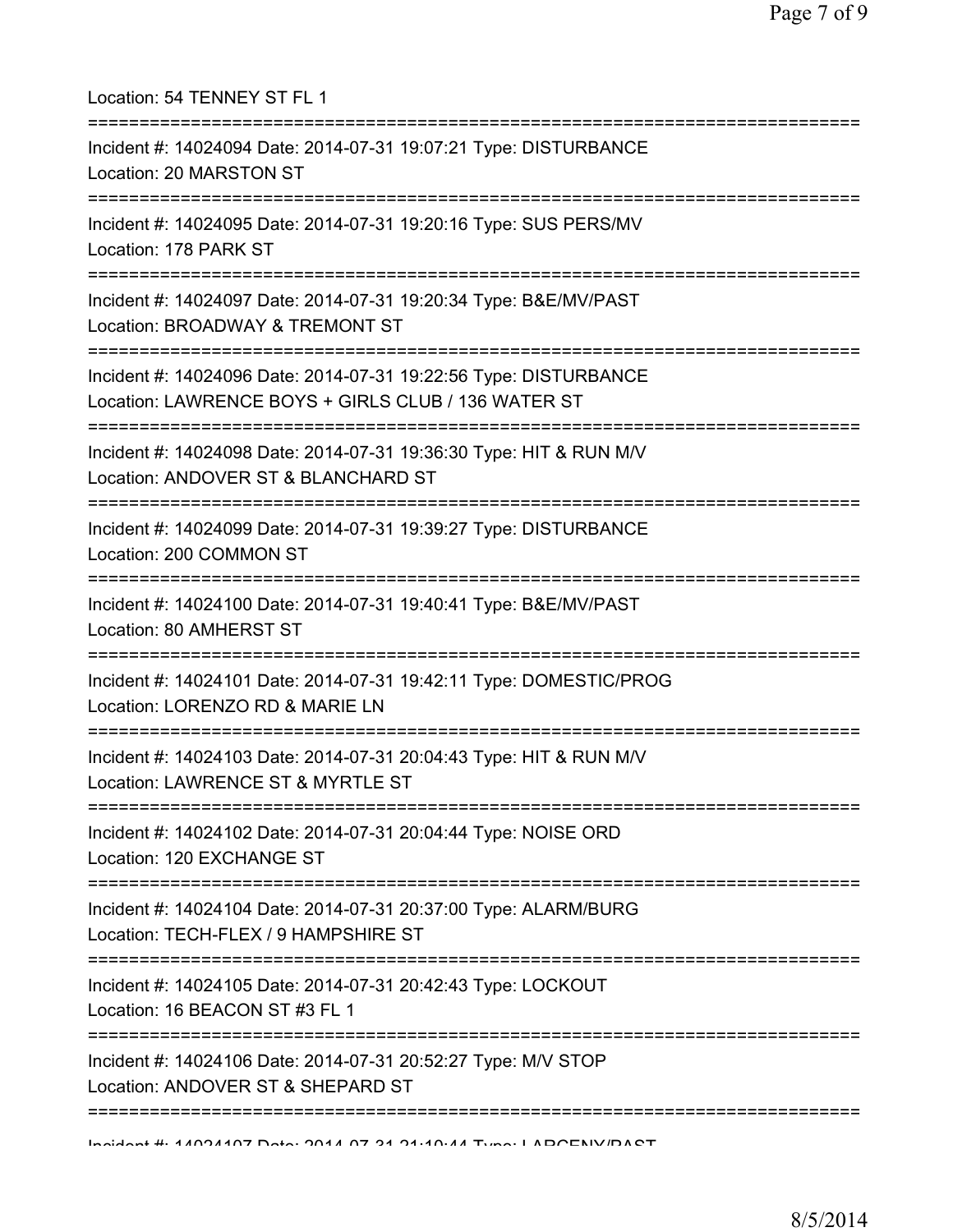| Location: 40 SALEM ST FL 2<br>====================                                                                                     |
|----------------------------------------------------------------------------------------------------------------------------------------|
| Incident #: 14024108 Date: 2014-07-31 21:21:35 Type: KEEP PEACE<br>Location: 157 LAWRENCE ST                                           |
| Incident #: 14024109 Date: 2014-07-31 21:29:03 Type: M/V STOP<br>Location: INTERNATIONAL WY                                            |
| Incident #: 14024110 Date: 2014-07-31 21:36:02 Type: INVESTIGATION<br>Location: 10 MAPLE ST FL 3<br>================================== |
| Incident #: 14024111 Date: 2014-07-31 21:41:02 Type: B&E/PAST<br>Location: 103 HAVERHILL ST FL 1                                       |
| Incident #: 14024112 Date: 2014-07-31 21:42:07 Type: NOISE ORD<br>Location: 402 S BROADWAY                                             |
| Incident #: 14024113 Date: 2014-07-31 21:59:11 Type: GUN CALL<br>Location: 184 ARLINGTON ST                                            |
| Incident #: 14024114 Date: 2014-07-31 22:15:33 Type: GENERAL SERV<br>Location: 103 HAVERHILL ST                                        |
| Incident #: 14024115 Date: 2014-07-31 22:20:20 Type: SUS PERS/MV<br>Location: 12 BEDFORD ST                                            |
| Incident #: 14024116 Date: 2014-07-31 22:21:50 Type: BUILDING CHK<br>Location: 9 HAMPSHIRE ST                                          |
| Incident #: 14024117 Date: 2014-07-31 22:23:01 Type: 209A/VIOLATION<br>Location: 136 EXCHANGE ST                                       |
| Incident #: 14024118 Date: 2014-07-31 22:53:23 Type: GENERAL SERV<br>Location: 57 SALEM ST                                             |
| Incident #: 14024119 Date: 2014-07-31 22:55:25 Type: M/V STOP<br>Location: CROSS ST & HAMPSHIRE ST                                     |
| ============<br>Incident #: 14024120 Date: 2014-07-31 23:35:05 Type: NOISE ORD<br>Location: 119 WILLOW ST FL 3                         |
|                                                                                                                                        |